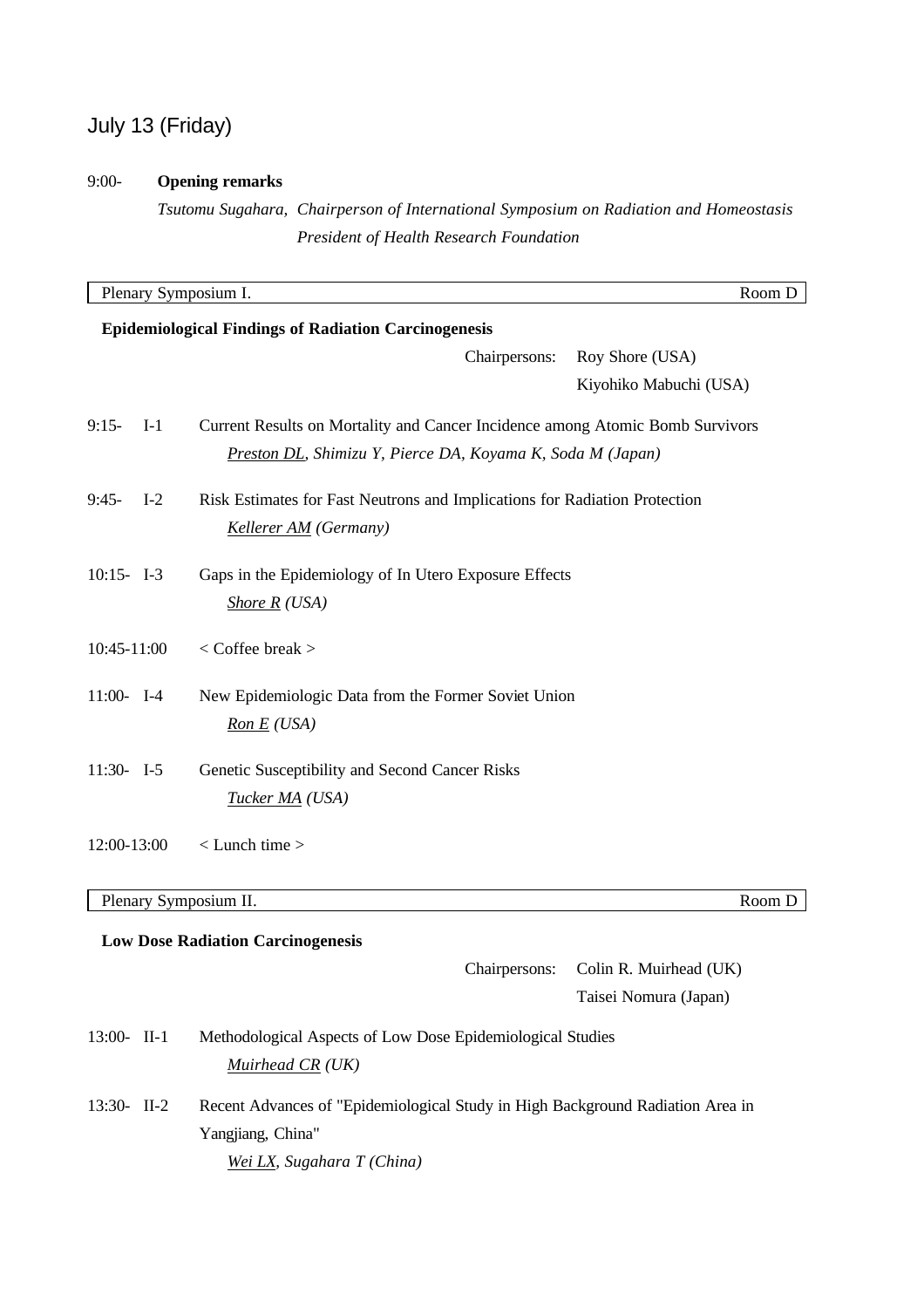| 14:00- II-3     | Induction of Myeloid Leukemias in C3H/He Mice with Low Dose Rate $\gamma$ -Irradiation                                                                                                       |                                                        |  |
|-----------------|----------------------------------------------------------------------------------------------------------------------------------------------------------------------------------------------|--------------------------------------------------------|--|
|                 | <b>Furuse T, Ohtsu H, Noda Y (Japan)</b>                                                                                                                                                     |                                                        |  |
| 14:30- II-4     | Dose and Dose Rate Effect in Mutagenesis, Teratogenesis and Carcinogenesis                                                                                                                   |                                                        |  |
|                 | Nomura T (Japan)                                                                                                                                                                             |                                                        |  |
| 15:00-15:15     | $<$ Coffee break $>$                                                                                                                                                                         |                                                        |  |
|                 | Plenary Symposium III.                                                                                                                                                                       | Room D                                                 |  |
|                 | <b>Molecular Analysis of Radiogenic Tumors: Experimental</b>                                                                                                                                 |                                                        |  |
|                 | Chairpersons:                                                                                                                                                                                | Cristian Streffer (Germany)<br>Robert L. Ullrich (USA) |  |
| $15:15$ - III-1 | Positional Cloning for Genes Involved in Radiation Induced Thymic Lymphoma                                                                                                                   |                                                        |  |
|                 | Kominami R, Wakabayashi Y, Inoue J, Matsuki A, Kosugi-Okano H, Matsuki A,<br>Saito Y, Ochiai Y, Kodama Y, Takahashi Y, Mishima Y, Niwa O (Japan)                                             |                                                        |  |
| 15:45- III-2    | Molecular Analysis of Radiation Induced Thymic Lymphomas in Scid Mice<br>Ogiu T, Ishii-Ohba H, Kobayashi S, Nishimura M, Shimada Y, Tsuji H, Ukai H,<br>Watanabe F, Suzuki H, Sado T (Japan) |                                                        |  |
| $16:15$ - III-3 | 7636del9 (delSRI) Atm Mutation Predisposes to Cancer<br>Lavin MF, Spring K, Ahangari F, Scott S, Chen PC, Watters D, Hourigan K,<br>MacKinnon P, Swift M (Australia)                         |                                                        |  |
| 16:45- III-4    | Impaired Telomere Function, Radiation-induced Instability and Tumorigenesis<br>Bailey SM, Ponnaiya B, Ullrich RL, Goodwin EH (USA)                                                           |                                                        |  |
| $17:15 - III-5$ | Genetic Analysis of Radiation-induced Mouse Hepatomas<br>Kamiya K, Masuda Y, Sumii M, Koike N, Takahashi M, Teishima J (Japan)                                                               |                                                        |  |
| 17:45- III-6    | Analysis of Tsc2 Gene in Radiation Induced Kidney Tumors of Eker Rat<br>Hino $O$ (Japan)                                                                                                     |                                                        |  |
| $18:15 - III-7$ | PTCH (patched) and XPA Genes in Radiation-induced Basal Cell Carcinomas<br><b>Burns FJ, Shore RE, Roy N, Loomis C, Zhao P (USA)</b>                                                          |                                                        |  |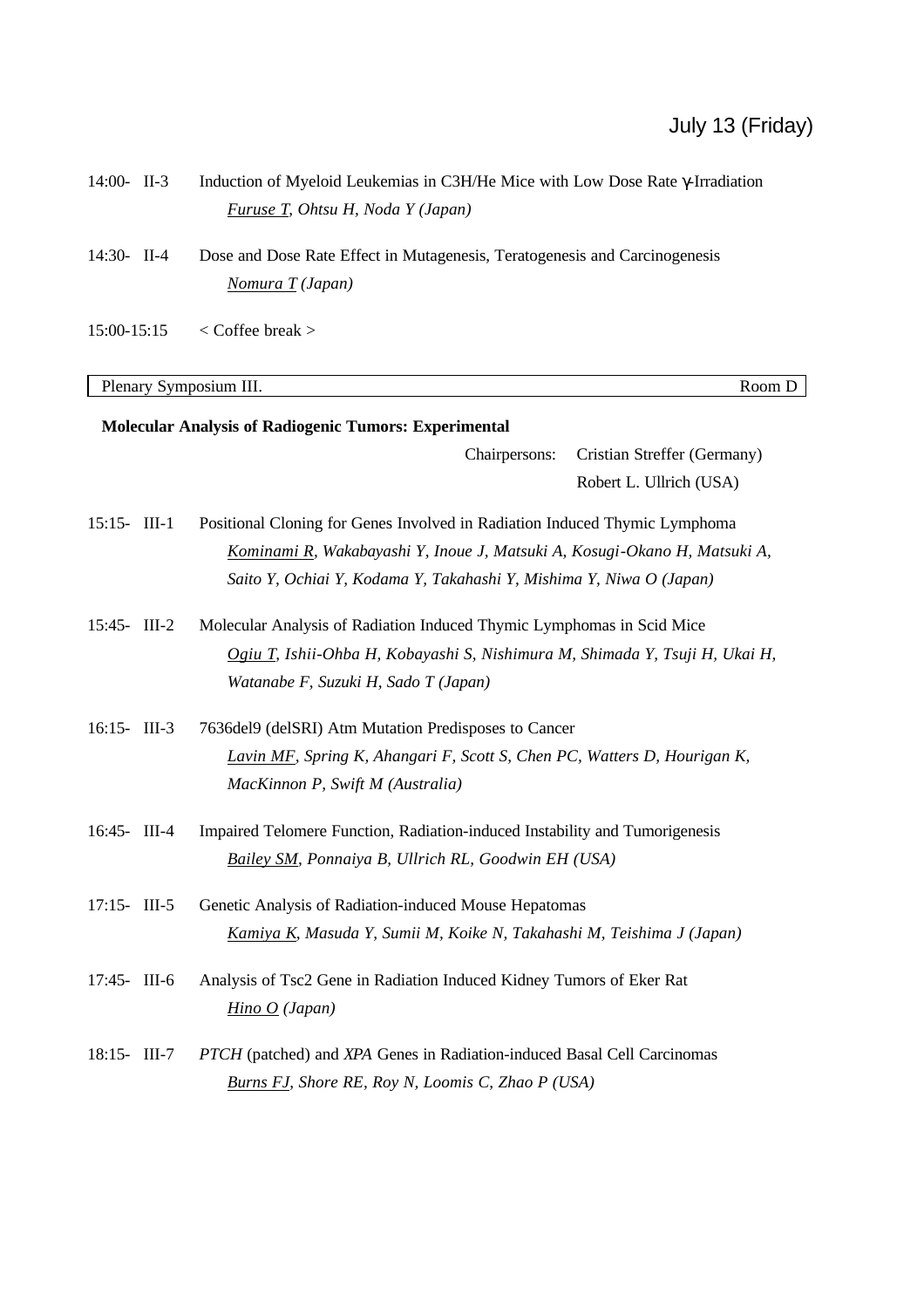|                |                                                | Plenary Symposium IV.                                                                 | Room D                     |  |  |
|----------------|------------------------------------------------|---------------------------------------------------------------------------------------|----------------------------|--|--|
|                |                                                | <b>Molecular Analysis</b>                                                             |                            |  |  |
|                |                                                | Charipersons:                                                                         | Monica Hollstein (Germany) |  |  |
|                |                                                |                                                                                       | Yuichi Ishikawa (Japan)    |  |  |
|                |                                                |                                                                                       |                            |  |  |
| $9:00-$        | $IV-1$                                         | Transgenic Murine Models of Human Cancer: Bridging the Gap from Mouse to Man          |                            |  |  |
|                |                                                | Luo JL, Zielinski B, Hergenhahn M, Hollstein M (Germany)                              |                            |  |  |
| $9:30-$        | $IV-2$                                         | Cancers Induced by Alpha-particles from Thorotrast                                    |                            |  |  |
|                |                                                | Ishikawa Y, Wada I, Fukumoto M (Japan)                                                |                            |  |  |
|                |                                                |                                                                                       |                            |  |  |
| 10:00- IV-3    |                                                | The p53 and M6P/IGF2r Genes of Thorotrast- and Atomic Bomb-induced Liver Cancers:     |                            |  |  |
|                |                                                | A Glimpse into the Mechanisms of Radiation Carcinogenesis                             |                            |  |  |
|                |                                                | <b>Iwamoto K</b> (USA)                                                                |                            |  |  |
| 10:30-10:45    |                                                | < Coffee break >                                                                      |                            |  |  |
|                |                                                |                                                                                       |                            |  |  |
| 10:45- IV-4    |                                                | Molecular Epidemiology of Childhood Thyroid Cancer around Chernobyl                   |                            |  |  |
|                |                                                | <u>Yamashita S</u> (Japan)                                                            |                            |  |  |
| $11:15 - IV-5$ |                                                | Molecular Analysis of Radiation-induced Thyroid Carcinomas in Humans                  |                            |  |  |
|                |                                                | Rabes HM (Germany)                                                                    |                            |  |  |
|                |                                                |                                                                                       |                            |  |  |
|                | <b>Poster Session</b>                          |                                                                                       | Room D                     |  |  |
|                |                                                |                                                                                       |                            |  |  |
| 11:45-13:45    |                                                | Brief introduction of posters. Poster presenters (P-1 - P-35) will make 3-minute oral |                            |  |  |
|                |                                                | presentation to outline their posters.<br>An overhead projector will be available.    |                            |  |  |
|                | Lunch box will be served for all participants. |                                                                                       |                            |  |  |
|                |                                                | Plenary Symposium V-1. .                                                              | Room D                     |  |  |
|                |                                                |                                                                                       |                            |  |  |
|                |                                                | <b>Molecular and Cellular Mechanism of Radiation Responses</b>                        |                            |  |  |
|                |                                                | Chairpersons:                                                                         | Jurgen Kiefer (Germany)    |  |  |
|                |                                                |                                                                                       | Masao S. Sasaki (Japan)    |  |  |

- 13:45- V-1 Transmission of Damage Signals from Irradiated to Non-irradiated Cells *Little JB, Azzam EI, Nagasawa H, deToledo SM (USA)*
- 14:15- V-2 Specific Gene Expression by Extremely Low-dose Ionizing Radiation which is Related to Enhances Proliferation of Normal Human Diploid Cells *M. Watanabe, Suzuki K, Kodama S (Japan)*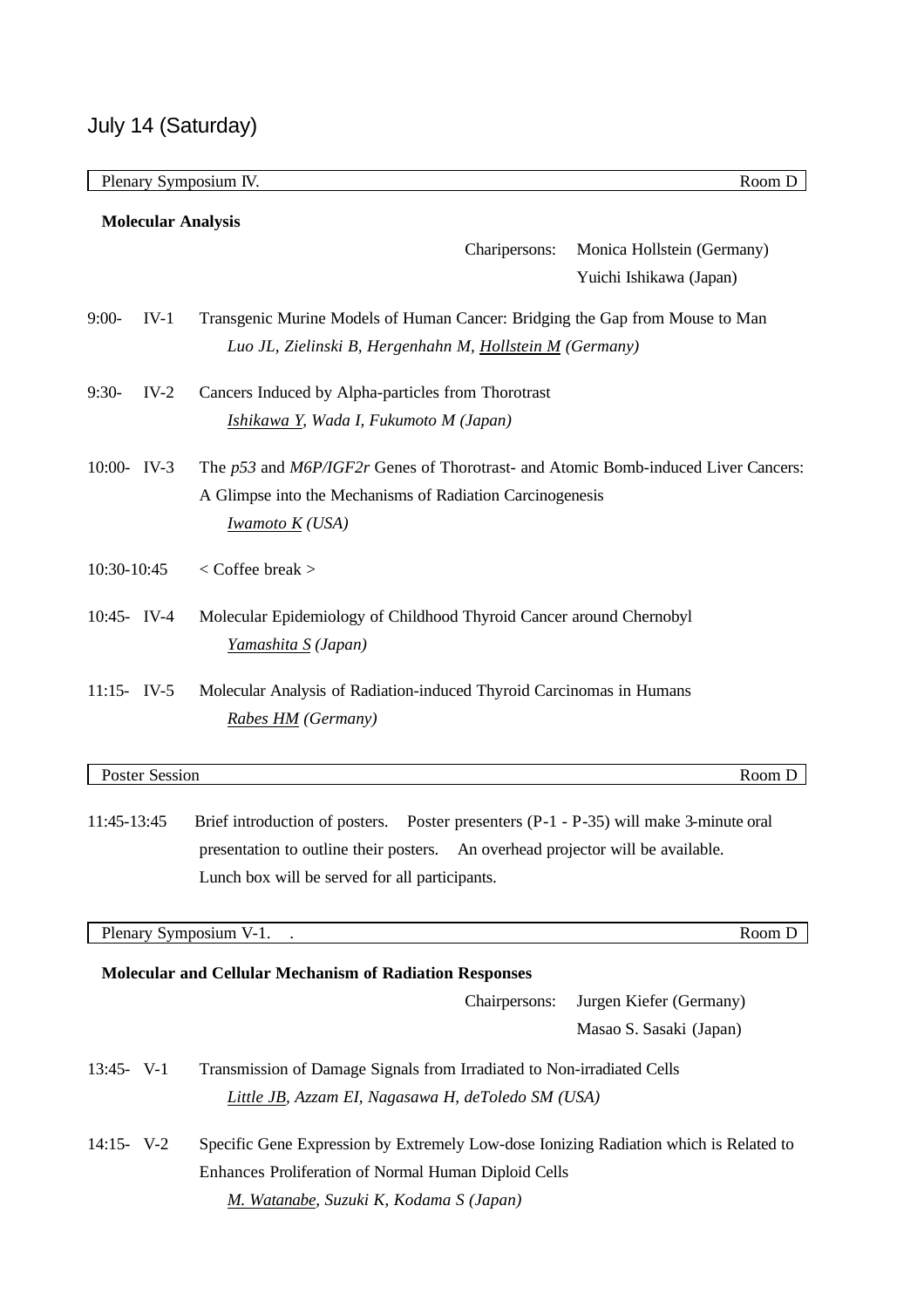| $14:45 - V-3$   | The Yin and Yan of Bystander versus Adaptive Response: Lessons from the Microbeam<br><b>Studies</b> |  |  |  |
|-----------------|-----------------------------------------------------------------------------------------------------|--|--|--|
|                 | Hei TK, Zhou HN, Suzuki M, Randers-Pehrson G, Waldren CA, Hall EJ (USA)                             |  |  |  |
| $15:15 - V-4$   | Deficient PCNA Expression and Radiation Sensitivity                                                 |  |  |  |
|                 | Woloschak GE, Paunesku T, Protic M (USA)                                                            |  |  |  |
| $15:45 - V-5$   | p53 and IGFBP-3 Regulation in the DNA Damage Response                                               |  |  |  |
|                 | Clark MA, Perks CM, Farndon JR, Norbury CJ, Holly JMP, Winters ZE (UK)                              |  |  |  |
| 16:15-16:30     | $\langle$ Coffee break $\rangle$                                                                    |  |  |  |
|                 | Plenary Symposium V-2.<br>Room D                                                                    |  |  |  |
|                 | Molecular and Cellular Mechanism of Radiation Responses                                             |  |  |  |
|                 | Chairpersons:<br>Tom K. Hei (USA)                                                                   |  |  |  |
|                 | Seiji Kodama (Japan)                                                                                |  |  |  |
| $16:30 - V - 6$ | Apoptotic Regulation, Mutagenesis and Homologous Recombinational Repair in Human                    |  |  |  |
|                 | Lymphoid Cells Exposed to Ionizing Radiation                                                        |  |  |  |
|                 | $K$ cononhora A Charbonnal Lassarra CI Hain I Liu WC Wu P Lasin M Piarca A                          |  |  |  |

*Kronenberg A, Cherbonnel-Lasserre CL, Hain J, Liu WC, Wu P, Jasin M, Pierce A, Wiese C (USA)*

- 17:00- V-7 Mutation Induction by Very Low Dose Rate Gamma-rays in Human Cells *Kiefer J, Kohlpoth M, Kuntze M (Germany)*
- 17:30- V-8 DNA-PK Activity Depressed Radioadaptation of Apoptosis Induced by Pre-irradiation at Low-dose or Low-dose Rate in Mouse Spleen *Ohnishi T, Takahashi A, Ohnishi K (Japan)*
- 18:00- V-9 The Responses of the Haemopoietic System to Ionizing Radiation *Wright EG (UK)*
- 18:30- V-10 Gene Expression Profile Analysis of ATM and p53 Knockout Mice *Abe M (Japan)*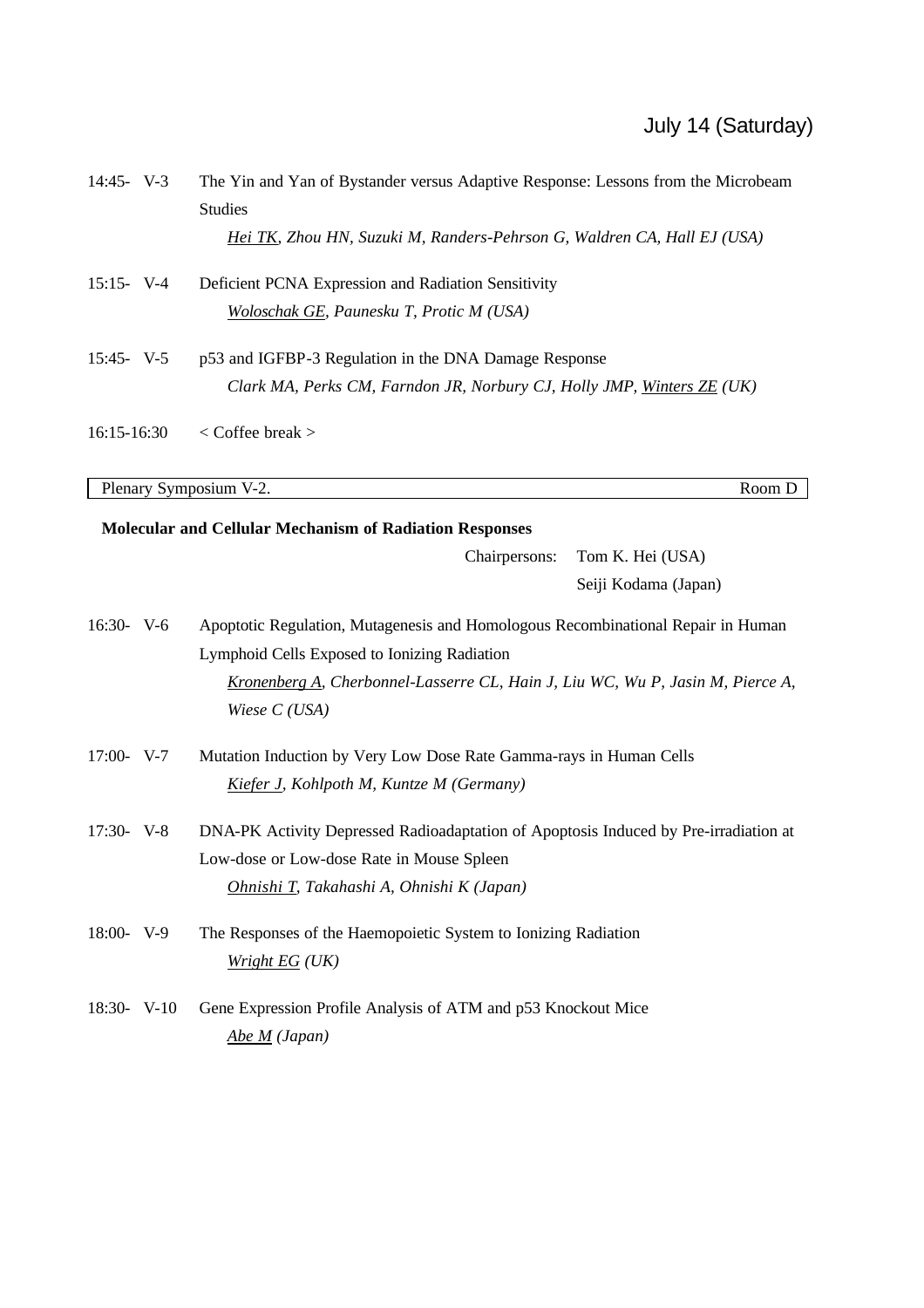|                |                         | Plenary Symposium VI.                                                                                                                               | Room D                     |  |  |
|----------------|-------------------------|-----------------------------------------------------------------------------------------------------------------------------------------------------|----------------------------|--|--|
|                | <b>Tissue Responses</b> |                                                                                                                                                     |                            |  |  |
|                |                         | Chairpersons:                                                                                                                                       | Christopher S. Potten (UK) |  |  |
|                |                         |                                                                                                                                                     | Osamu Nikaido (Japan)      |  |  |
| $9:00-$        | $VI-1$                  | A Retrospective Analysis of Tumor Induction in Mice after Fractionated Irradiation with<br>Carbon Ions<br>Koike S, Ando K, Oohira C, Ogiu T (Japan) |                            |  |  |
| $9:30-$        | $VI-2$                  | Intestinal Metaplasia Induced by X-irradiation -Its biological characteristics-<br>Watanabe H (Japan)                                               |                            |  |  |
| 10:00- VI-3    |                         | Aberrant Extracellular Signaling in the Progeny of Irradiated Human Cells<br><b>Barcellos-Hoff MH</b> (USA)                                         |                            |  |  |
| 10:30-10:45    |                         | < Coffee break >                                                                                                                                    |                            |  |  |
| 10:45- VI-4    |                         | Apoptosis Induced in Small Intestinal Crypts by Low Doses of Radiation Protects the<br>Epithelium from Genotoxic Damage<br>Potten CS (UK)           |                            |  |  |
| $11:15$ - VI-5 |                         | Radiation-induced Apoptosis and its Role in Tissue Responses<br>Hendry JH (UK)                                                                      |                            |  |  |
| 11:45- VI-6    |                         | Essential Role of p53 Gene in Apoptotic Tissue Repair for Radiation-induced Teratogenic<br>Injury<br>Norimura T, Kato F, Nomoto S (Japan)           |                            |  |  |
|                | Poster Session          |                                                                                                                                                     | Room D                     |  |  |

12:15-14:00 Brief introduction of posters. Poster presenters (P-36 - P-66) will make 3-minute oral presentation to outline their posters. An overhead projector will be available. Lunch box will be served for all participants.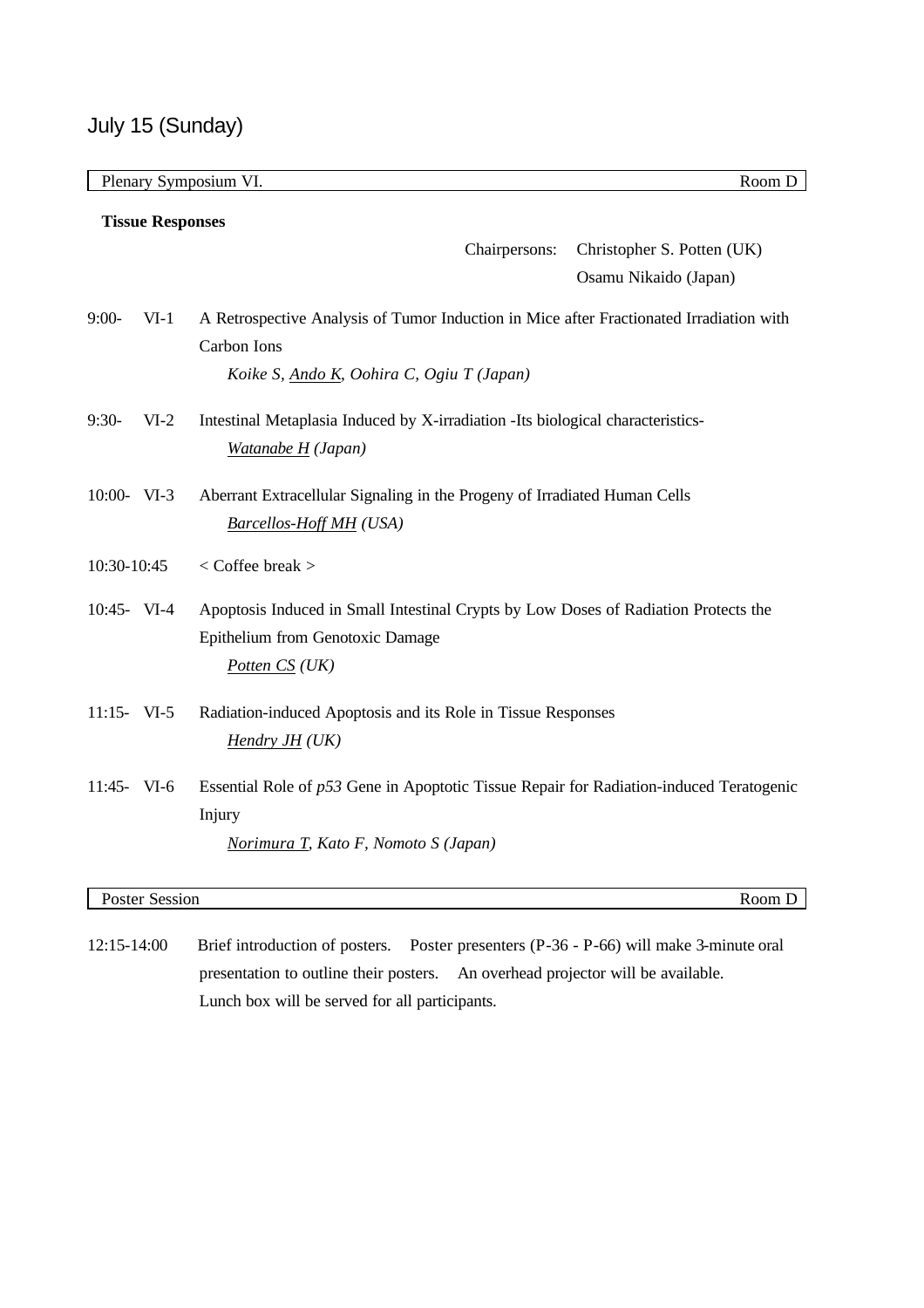|                            |  | Plenary Symposium VII.<br>Room D                                                                                                                             |  |  |  |
|----------------------------|--|--------------------------------------------------------------------------------------------------------------------------------------------------------------|--|--|--|
| Susceptibility             |  |                                                                                                                                                              |  |  |  |
|                            |  | Harvey W. Mohrenweiser (USA)<br>Chairpersons:<br>Ryo Kominami (Japan)                                                                                        |  |  |  |
| 14:00- VII-1               |  | Individual Differences in Chromosomal Radiosensitivity: Implications for Radiogenic<br>Cancer<br>$Scott D (UK)$                                              |  |  |  |
| 14:30- VII-2               |  | Variation in DNA Repair Genes in the Human Population: Potential Relationships to<br><b>Cancer Risk</b><br>Mohrenweiser HW, Jones IM (USA)                   |  |  |  |
| 15:00- VII-3               |  | Identification of Genes Influencing Individual Sensitivity to Radiation-induced<br>Osteosarcoma<br>Rosemann M, Kuosaite V, Nathrath M, Atkinson MJ (Germany) |  |  |  |
| 15:30- VII-4               |  | Susceptibility Loci for Radiation-induced Lymphomas in Mice<br>Mori N, Okumoto M (Japan)                                                                     |  |  |  |
| 16:00-16:15                |  | < Coffee break >                                                                                                                                             |  |  |  |
| $16:15$ - VII-5            |  | Genetic Control of Susceptibility to Radiation-induced Breast Cancer<br>Ullrich RL (USA)                                                                     |  |  |  |
| 16:45- VII-6               |  | Age-dependence of Susceptibility for Long-term Effects of Ionizing Radiation<br>Sasaki S (Japan)                                                             |  |  |  |
| $17:15$ - VII-7            |  | Nutrition Status and Radiation Induction of Cancer in Mice<br>Yoshida K, Hirabayashi Y, Sado T, Inoue T (Japan)                                              |  |  |  |
| <b>Poster Session</b>      |  | Room J-K                                                                                                                                                     |  |  |  |
| 17:50-18:30<br>18:30-18:50 |  | Poster presenters will stand in front of their posters and answer questions from<br>participants.<br>Poster Removal                                          |  |  |  |
| 19:00-                     |  | $<$ Banquet $>$<br>Banquet Hall "Sakura"                                                                                                                     |  |  |  |